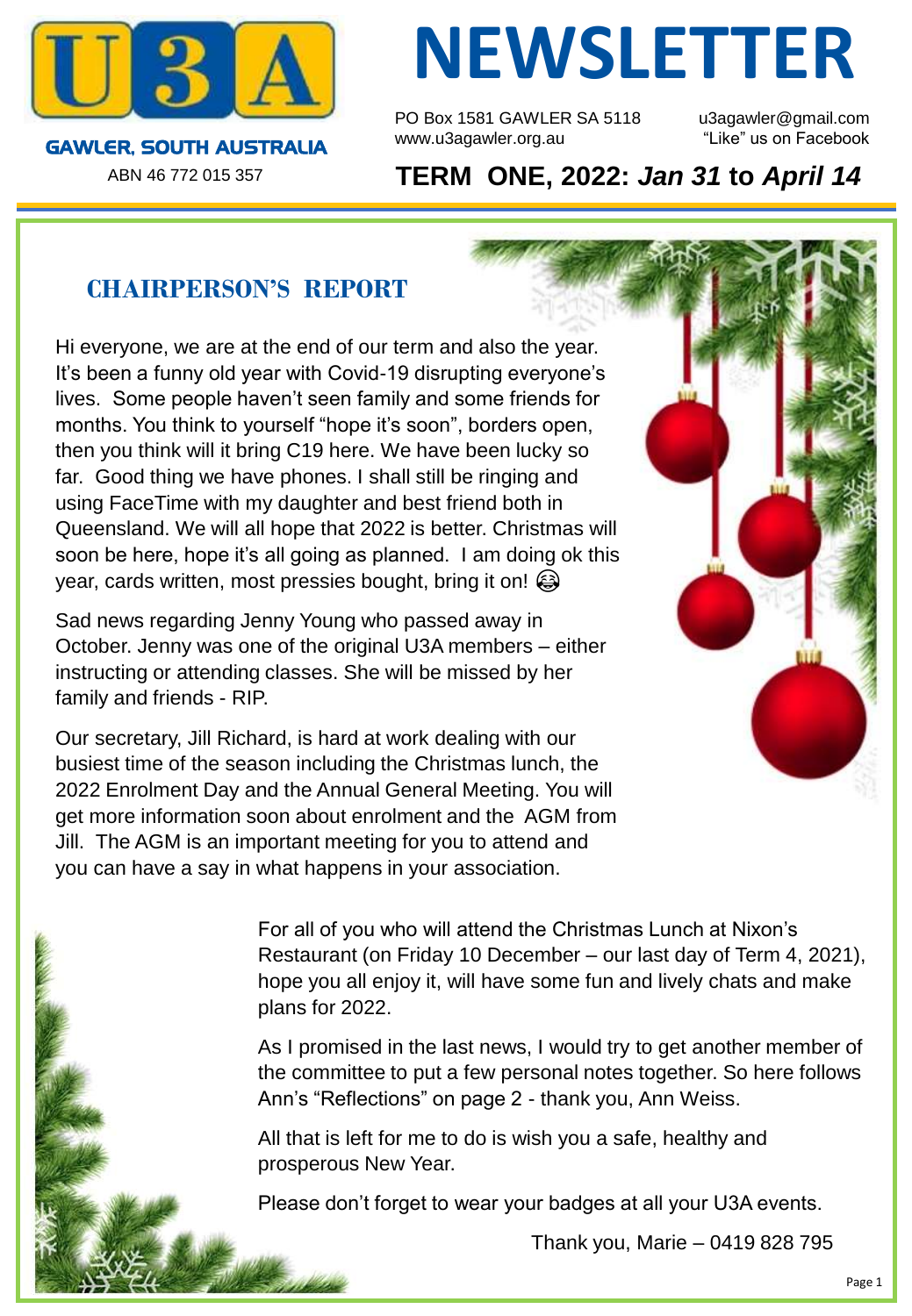# *"Reflections"* by Gawler Committee Member, Ann Weiss

Only now can I understand the apprehension my father must have felt as he signed the documents to allow his 17-year-old daughter to obtain a visa to enter the then Territory of Papua New Guinea. He thought it was a dangerous place and he was right. 18 months later I had completed my first Primary Teaching Certificate and "weathered" my first Grade 3 class at our mission school in Port Moresby. (47 lively youngsters – 3 per desk). There was no shortage of guitar teachers in Moresby. Every second "islander" played one and had the ability to sing beautiful harmonies without any formal music education.

My second appointment was to a remote village in the Eastern Highlands and as the little Cessna left the airport my first guitar was perched on top of the mail behind the only two seats. We weaved through clouds for about 2 hours and each time the plane emerged into sunshine there was a river in a deep valley below and we were flanked by mountains that seemed awfully close. Dotted here and there were groups of huts and gardens that made up the dozens of villages on our route. Our landing place was a clearing in the jungle. The next step on the journey was a 2 hour trip by 4-wheel-drive on dirt roads to "the mission". It consisted of 4 small rectangular houses built from roughly hewn timber and clad inside and out with woven *pit pit* (a type of bamboo) topped with a thatched roof. A copper over a fireplace near the back door was the "hot water system" and the kerosene fuelled lanterns hanging from the ceiling provided the night time lighting. These were the quarters for the Manager, the 5 teachers and 2 nurses.

The school was a series of round structures with a dirt floor made from the same materials. Being over 5000 ft above sea level, the nights were very cold and the walk to school in the morning was through cloud.

You could hear the children singing as they descended the steep winding paths from the surrounding villages. None of my Prep class could speak any English. We communicated in Trade Pidgin at first until the several weeks of Language Drills gave them a basic vocabulary and there was no more need for "me no savvy Missus".

After completing my contract with the mission, I moved into town and taught at the Goroka Demonstration School. My music demonstration classes for student teachers led to an appointment at the Goroka Teachers" College.

On my return to Australia, I enjoyed many years as a Primary Teacher at Good Counsel School in Innisfail, North Queensland. During that time, I completed my teaching degree and also my AMEB exams from the NQ Conservatorium.

A move to South Australia in 1983 gave me the opportunity to become a lecturer in Community Administration with TAFE with appointments in Port August, Ceduna and Whyalla, before retiring to the Barossa Valley.

The present brown summer hills are a far cry from those jungle covered mountains I encountered in my youth.



A view of Goroka in Papua New Guinea, taken from Mt Sitani (Mt Kiss) in 2009. *By Manuel Hetzel.*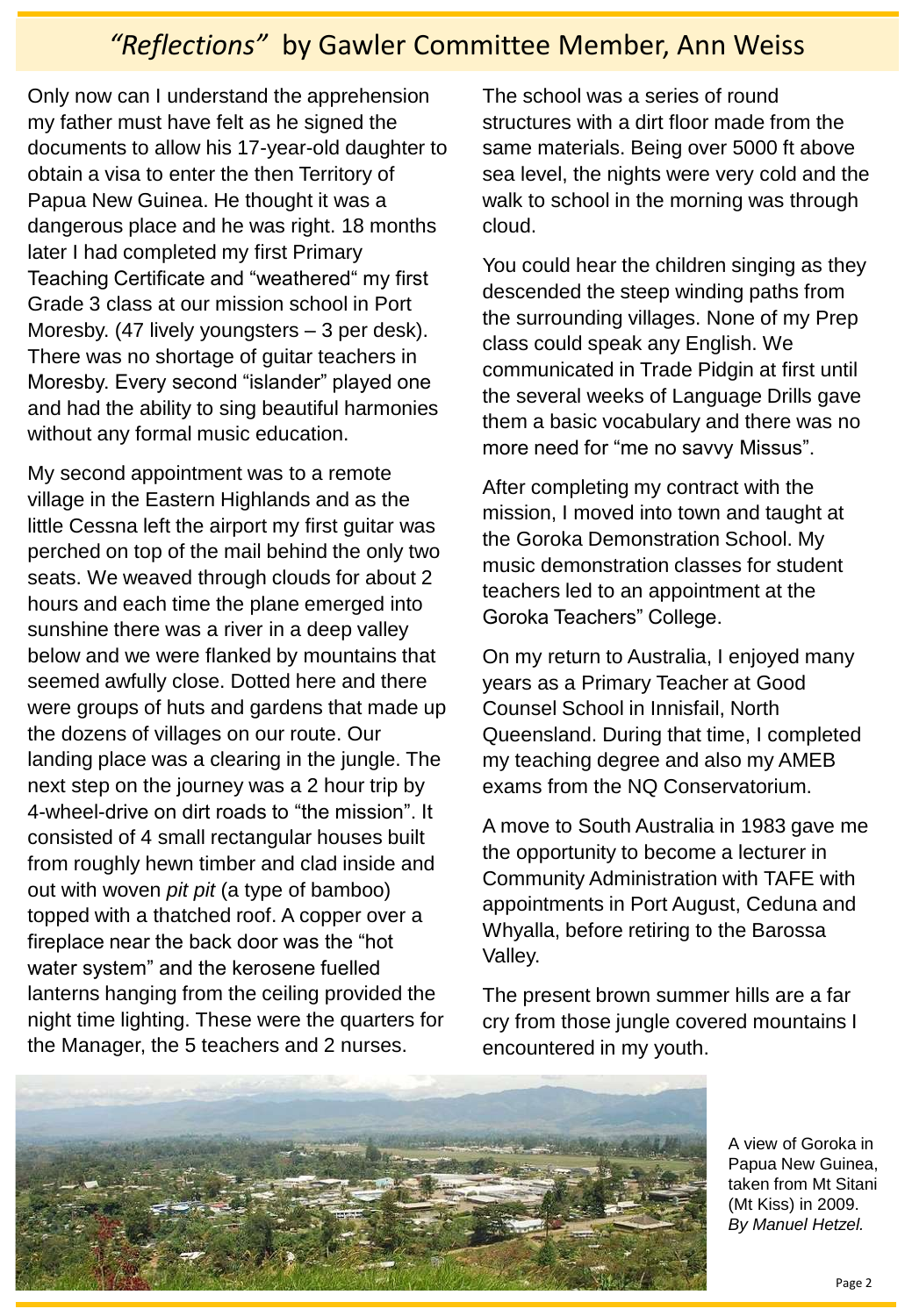# **FRIDAY FORAYS**

BOOK via email - **u3agawler@gmail.com** *or* phone/text to Jill - **0417 819 498 at least one week before the date**



**Author Talk – Judy Gillet-Ferguson** Date: Friday, 25 Feb, 1.30pm Place: Gawler Rec Centre

Judy Gillet-Ferguson is a retired educator who has been writing for over forty years. Set in the Barossa in 1917, her latest novel, a murdermystery called The German Teacher, investigates themes of internment and prejudice in what was once a cohesive local community. Judy's talk will be in two parts. The first will be about the actual history of the German experience in the Barossa in both world wars. The second will be how she came to write the book.

*The book will be on sale on the day for \$25 (cheaper than online or bookshops) and Judy is happy to sign them. CASH ONLY.*





**LIGHT LUNCH / Coffee & cake** Date: Friday, 11 March, 1.00pm Place: Riverside Salvos Café 17 Edith Street, Gawler East

Take the opportunity to relax, chat and get to know other U3A members over coffee and cake, or take advantage of the lunch menu. Afterwards, take a short walk to view the river, and discover the orchard at the rear of the complex. Or go slightly further afield to cross the river into Clonlea Park next door, to see the native garden plantings and follow one of the walking trails.

MENU: Garden Salad \$5; Soup of the day w/bread \$5; Hot Dog \$5; Wedges w/sour cream & sweet chilli sauce \$5; Chicken & Salad Wrap \$6; Chicken Caesar Salad \$6; Hot Chips \$3.50; Sweet Potato Chips w/aioli \$3.50

COFFEE/TEA \$3 or \$4.50. CAKE \$3

PLENTY OF CAR SPACES AT REAR. PLEASE ADVISE WHEN BOOKING IF YOU NEED A RIDE (CAN BE PICKED UP FROM REC CENTRE)



#### **Silver Screening @ Gawler Cinema**

Date: Friday, 8 April, 10.15am Place: Gawler Cinema, \$15 pp

#### Movie – **to be advised**

Arrive at 10.15am, enjoy a cup of tea/coffee and biscuits, film commences at 11am, followed by a light lunch (sandwiches & cake)

#### **Gawler U3A website -** Please send me **more photographs** from the various **CHECK OUT OUR** activities, walks, classes and outings of the club.

*Any comments, suggestions or photographs can be sent to either myself*  [kimrainsford@bigpond.com](mailto:kimrainsford@bigpond.com) or to the secretary [u3agawler@gmail.com](mailto:u3agawler@gmail.com) *Thanks, Kim Rainsford*



#### **YOUR COMMITTEE** *(until AGM on 9 February 2022)*

**CHAIRPERSON ~** Marie Wilson 0419 828 795

**TREASURER and PUBLIC OFFICER ~**  Peter Adams

**SECRETARY and PROGRAMME CO-ORDINATOR ~**  Jill Richard 8522 6140

> **MINUTES SECRETARY ~**  Jill Richard 8522 6140

**WEBSITE CO-ORDINATOR ~**  Kim Rainsford

**CATERING** ~ Marie Wilson

**NEWSLETTER ~** Jan Stokes newsletteru3agawler@gmail.com

# **COMMITTEE MEMBERS ~**

Stuart Dunk, Margaret Raggatt, Ann Weiss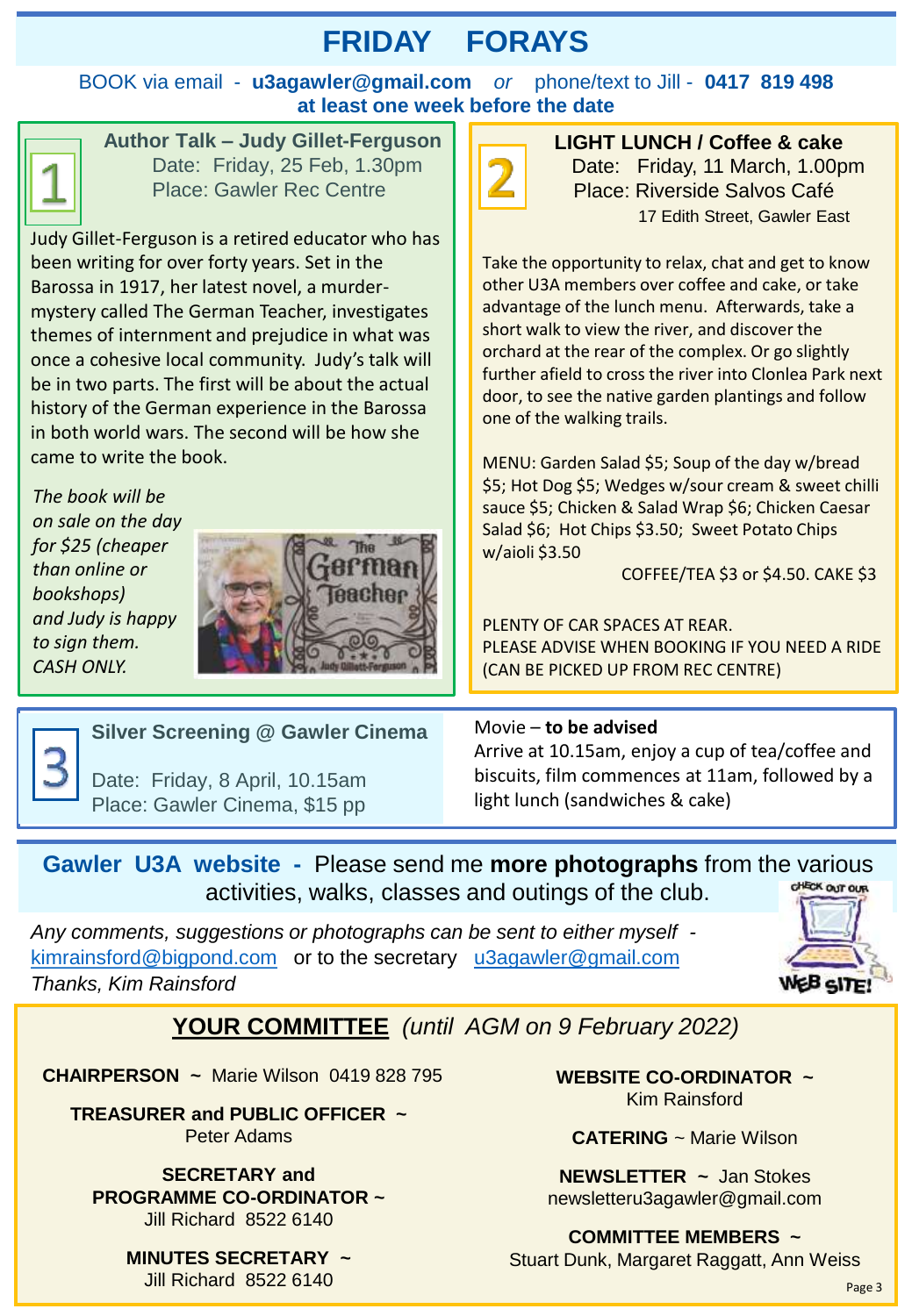# **REPORTS FROM LEADERS**

#### **Ukes and Company**

As we approach December, we all say "where did the year go?" I'm sure the group will flick through their songbook and see that even in a short year we have covered a wide variety of music.

Some of it was smooth sailing but a great deal of it required hard work. Well done to the "newbies" who put in a super effort to achieve their goals.

We are looking for a Leader for Term 1 of next year. You will not find a nicer bunch of people to share your skills with. Maybe you would feel at home with a co-leader. We have had partnerships before. So let's know if you are willing and able.

The accordion, ukuleles, harmonicas and mandolins look forward to entertaining you on 10 December, and wish everyone A Very Happy Christmas.

*Ann Weiss* phone: 0415663041 annw9090@gmail.com









#### **Ramblers**

We had four lovely walks in Term 4 covering Sandy Creek, Para Wirra, Little Para River and Sailors Gully in Mount Crawford Forest. For our final get together we will have our Christmas Lunch at the Lyndoch Hotel with a visit to the Lavender Farm beforehand.

Our Walks will start later in Term 1 for 2022, due to hot weather and be they will be closer to home. We are looking forward to our Gawler Trains resuming in the new year so we can venture further afield as we did in the past.

*Jo & Warren, Leaders.*



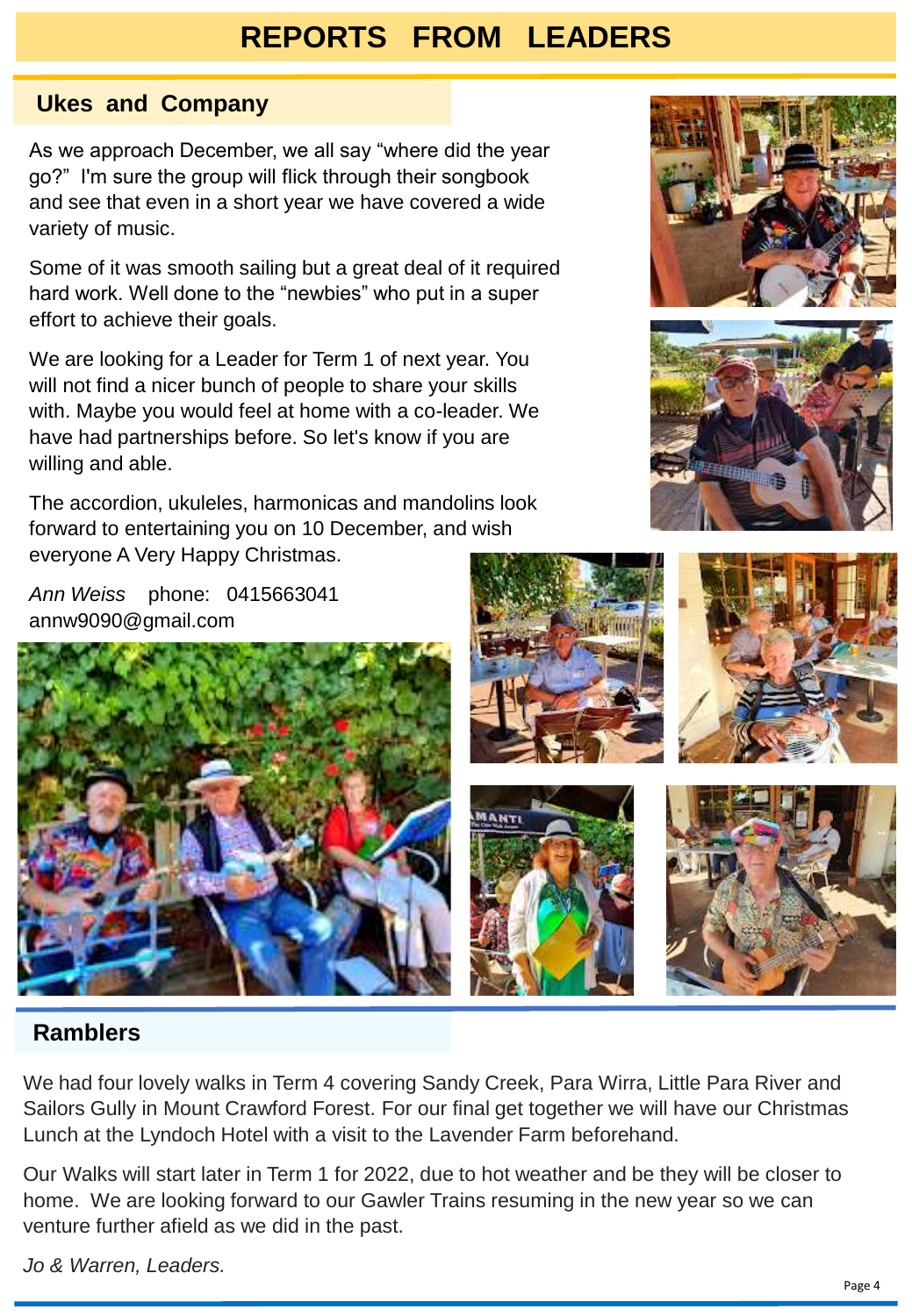#### **Bell Chimers**

Bell Chimers are still going strong in spite of the ongoing Covid restrictions. We are now quite efficient at setting up our equipment and doing the clean up afterwards. In the latter part of this term, Christmas music came into its own and it has been so refreshing ringing the old traditional tunes. How quickly Christmas has come around again.

A very special *Thank You* to my incredible group who are so supportive and committed to our Thursday practice. Tea/coffee etc (I won't say what the etc refers to) at a local cafe is also enjoyed by those able to go.

In the year ahead may you all have inner Peace and Joy in your lives regardless of what we have to deal with. Bell Chimers  $\bigcap$  A

### **Cryptic Crossword Classes**

Linda Johnston will continue hosting these classes for those who would like to learn this more challenging type of crossword.

*You can choose to:* 

(1) Learn to play over the course of the first few weeks.

(2) Learn to play and then continue weekly, sharing puzzles, problems and techniques.

REQUIREMENTS: Any Cryptic Crossword Workbook (including any you can find on the internet). Ring / Message / email LINDA for more information 0478 608 835 *or email*  lsjohnston@internode.on.net

Thank

you !

#### **NEWS – from SA Power Networks**

This network is warning about very real bush fire risks this summer season. They have many hints on their website about precautions to take and how to prepare a plan. They advise everyone to register on their service website where you can **access free SMS / email alerts and services**, or call 13 12 61 during business hours for assistance.

Website – type in: bit.ly/SMSservice

The staff of Gawler Sport and Community Centre for everything they do daily to help our courses run smoothly.

The Council of the Town of Gawler for providing a venue which can encompass all our activities.

#### **OUR ONGOING THANKS AND APPRECIATION TO:**

Tony F and his office staff for their ongoing support in the printing of our Newsletter, Programme, etc

| AND<br><b>PRECIATION TO:</b> |  |
|------------------------------|--|
| Piccolo (Member for Light)   |  |





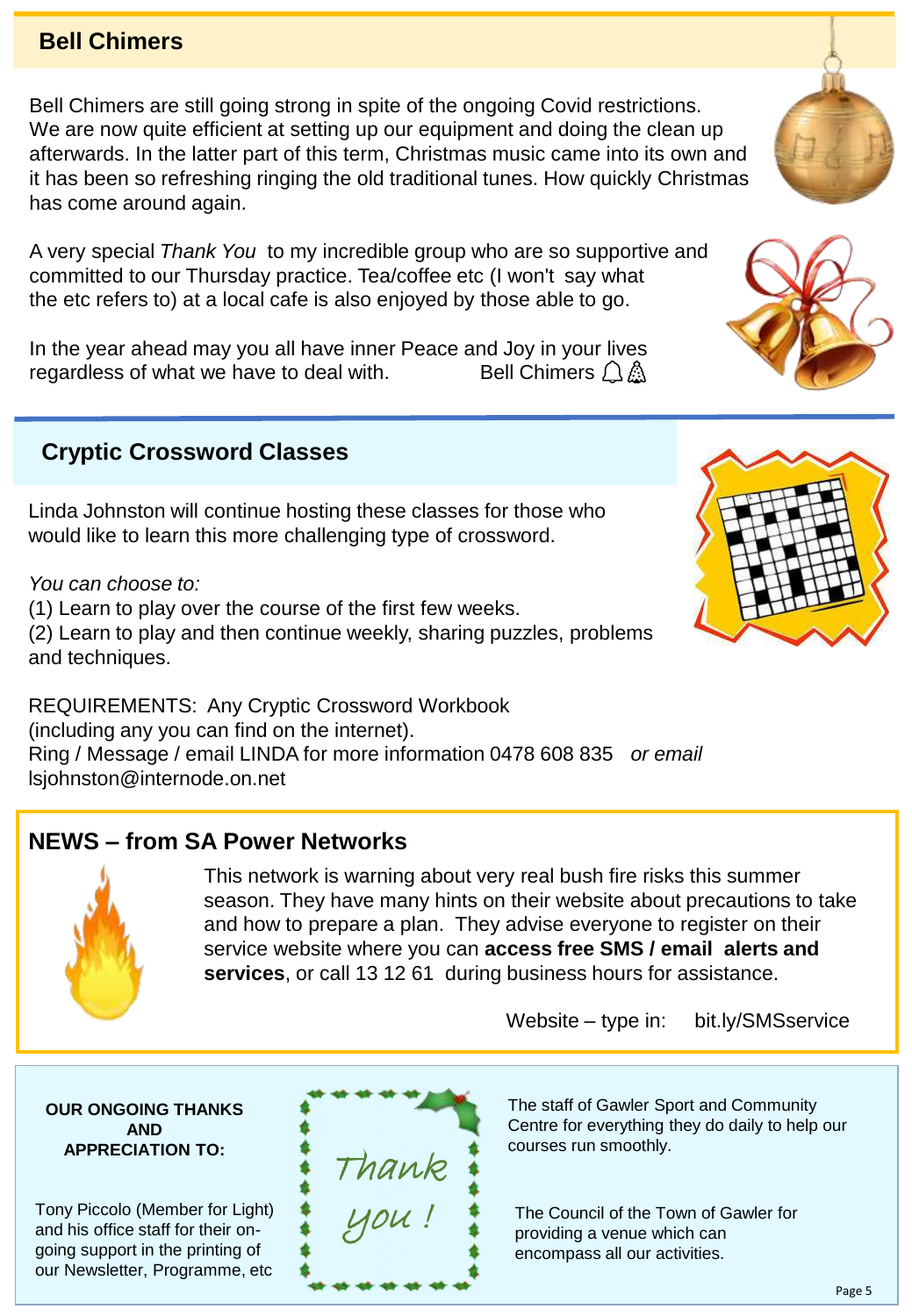

en Young 9 August 1939 ~ 31 October 2021



Jenny Young, Barbara Lewis and Jean Brown enjoy a game of mah-jong at the Every Generation Festival at the Gawler Sport and Recreation Centre. *Source: Bunyip, 13 Oct 2010.*

A long-time Member of the U3A, Jenny Young, sadly passed away on Sunday 31st October 2021. Jenny was a Member for about 30 years and during that time she led a number of Classes. In 1993 she led a class on Health and Nutrition and followed in 1994 with a class on Wellness.

She also led the Group in Creative Writing for a number of years. But Jenny's *Big Passion* was Western Style Mah Jong, which she began in 1996. She was also on the U3A Committee for a few years and was made a Life Member of the U3A in 2010.

Jenny was a wonderful, patient teacher and friend, always ready to help and answer any questions. She had a *Beautiful Smile*, and always made Mah Jong fun with lots of laughter and great conversations. Especially in the later years when Jenny would talk about all the antics and mischief her two cats would get into, so many laughs.

Jenny will be *Dearly Missed* and *Always Remembered* as we continue to play Mah Jong.



For **NEWSLETTER** items - please continue to send updates, news and regular information via the email [newsletteru3agawler@gmail.com](mailto:newsletteru3agawler@gmail.com) *Jan Stokes* - phone: 8523 4539



#### **NOMINATION FORM for A. G. M.**

| <b>For All Elected Positions</b> | Please fill in and hand in to the Secretary Thank you. |  |  |
|----------------------------------|--------------------------------------------------------|--|--|
|                                  |                                                        |  |  |
|                                  |                                                        |  |  |
|                                  |                                                        |  |  |
|                                  |                                                        |  |  |

*For positions of:* Chairperson, Secretary, Treasurer, and 7 committee members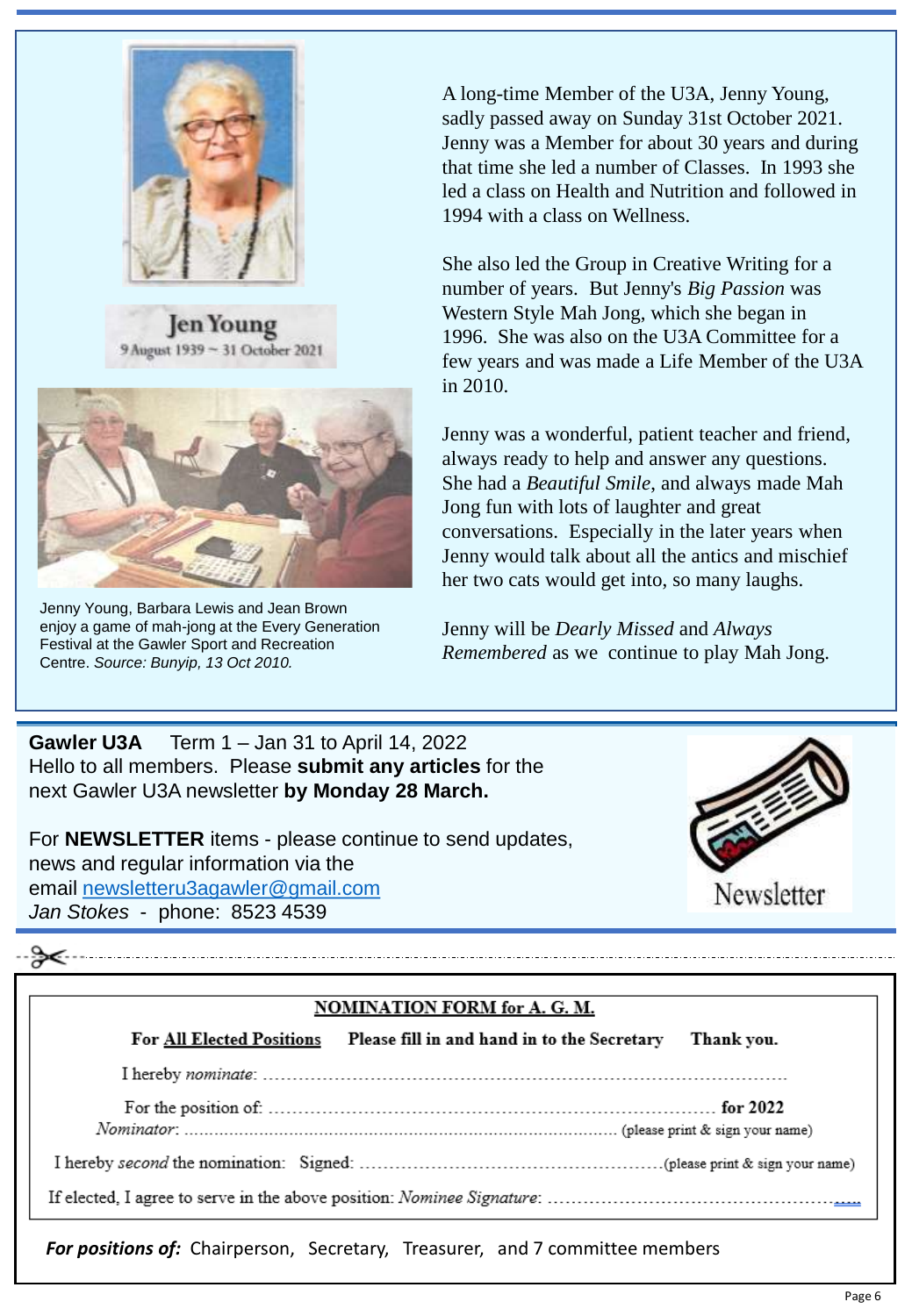#### **ENROLMENT DAY –** *Wednesday, 12 January, 2022 from 10am to 1pm*

The Youth Shak is the venue at the Gawler Sport and Recreation Centre

Time : 10am to 1pm

The process will be similar to 2021 registration.

People are encouraged to PAY ON-LINE after 1<sup>st</sup> January 2022, once you receive your invoice late in December / early January, either by email or post. If you pay on-line, please complete the Registration Form and Class Selection Sheet and return them via email to *u3agawler@gmail.com*

If you wish to pay with **CASH** please attend on Registration Day, between 10am and 1pm and complete a Registration Form and Class Selection Sheet.

Alternatively, you can complete the Registration Form and Class Selection Sheet and post them both together to PO Box 1581, Gawler SA 5118.

Name tags will be available for collection on Registration Day or from the Leaders *during the first week of term.* Please bring proof of payment if you have paid via bank transfer within the week prior.

#### **AGM –** *Wednesday, 9 February, 2022 at 1.30pm*

Venue: Gawler Sport and Recreation Centre

A reminder will be sent out via email in January together with the minutes of the 2021 AGM, or a printed copy will be available for collection prior to the start of the meeting.

A nomination form has been included in this newsletter *(on page 6).* All positions are declared vacant at the meeting and members are encouraged to nominate for a position. Chairperson, Treasurer, Secretary and 7 committee members. *(A Programme Coordinator and Minutes Secretary would be very welcome.)*

**RECYCLE THAT !!!** *Here is a very brief list which may be helpful, thanks to Stuart Dunk.*

| Item                      | Examples                    | Recycle place                     |
|---------------------------|-----------------------------|-----------------------------------|
| Batteries – small         | (eg. AAA, AA, C cells, D    | ALDI                              |
|                           | cells, 9V)                  |                                   |
| Batteries - large         | (eg. car batteries)         | Scout Recycling Centre            |
| Clothing & fabric too old |                             | Skip bin near Caltex at Evanston  |
|                           |                             | South                             |
| Electrical goods          | (eg. TV's, computers,       | Bunnings Warehouse drop-off bin   |
|                           | kettles, etc)               |                                   |
| General Hard Waste        | (eg. furniture, mattresses, | once per financial year, free     |
|                           | etc)                        | collection by contacting Gawler   |
|                           |                             | Council                           |
| Glass                     |                             | Scout Recycling Centre            |
| Metal                     |                             | <b>Scout Recycling Centre</b>     |
| Light globes              |                             | Mitre 10                          |
| Mobile phones             |                             | Post Office; and all mobile phone |
|                           |                             | retailers                         |
| Paint                     |                             | NAWMA at Elizabeth Depot          |
| Website - Paintback       |                             | Other SA places accepting paint   |
| Printer cartridges        |                             | Post Office; Gawler Cartridge     |
|                           |                             | World; Harvey Norman; JB HiFi     |
| Soft plastic              |                             | most major supermarkets           |



Detailed information fact sheets are available from Green Industries SA on a broad range of waste disposal and recycling. SA.Gov.Au website has a page detailing recycling options and factsheets.